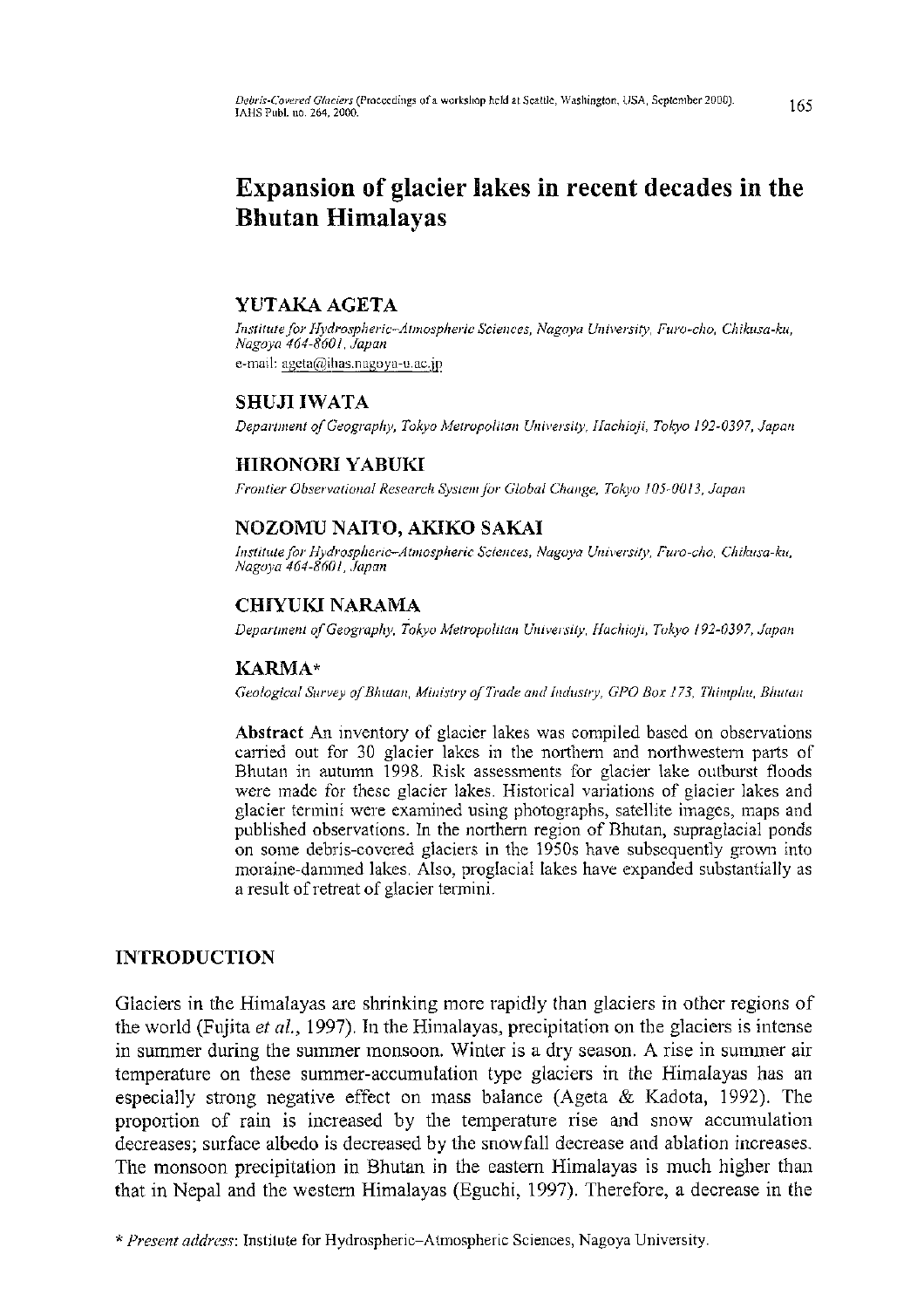glacier mass balance and associated glacier retreat with similar summer warming is likely to be more pronounced in Bhutan. However, no study has been published on glacier variations in Bhutan after exploratory work in the 1960s by Gansser (1970).

Since the rapid change of glaciers impacts geo-hazards such as glacier lake outburst floods (GLOF), combined monitoring of the variations of glacier lakes and the surrounding glaciers is needed for assessment of the future risk potential. A joint project between the Geological Survey of Bhutan and Japanese glaciologists and geomorphologists was initiated in 1998 for preparation of the updated inventory of major glacier lakes and assessment of the danger of GLOF. Field research was executed in northern and northwestern parts of Bhutan along the route shown in Fig. 1 during the period from 11 September to 19 October 1998. On the basis of this research and other available information, 30 glacier lakes were identified and GLOF risk assessments were made (Ageta & Iwata, 1999). Related observations were also carried



Fig. 1 Index map of glacier lakes listed in the glacier lake inventory. Code numbers of glacier lakes described in this paper are indicated by arrows.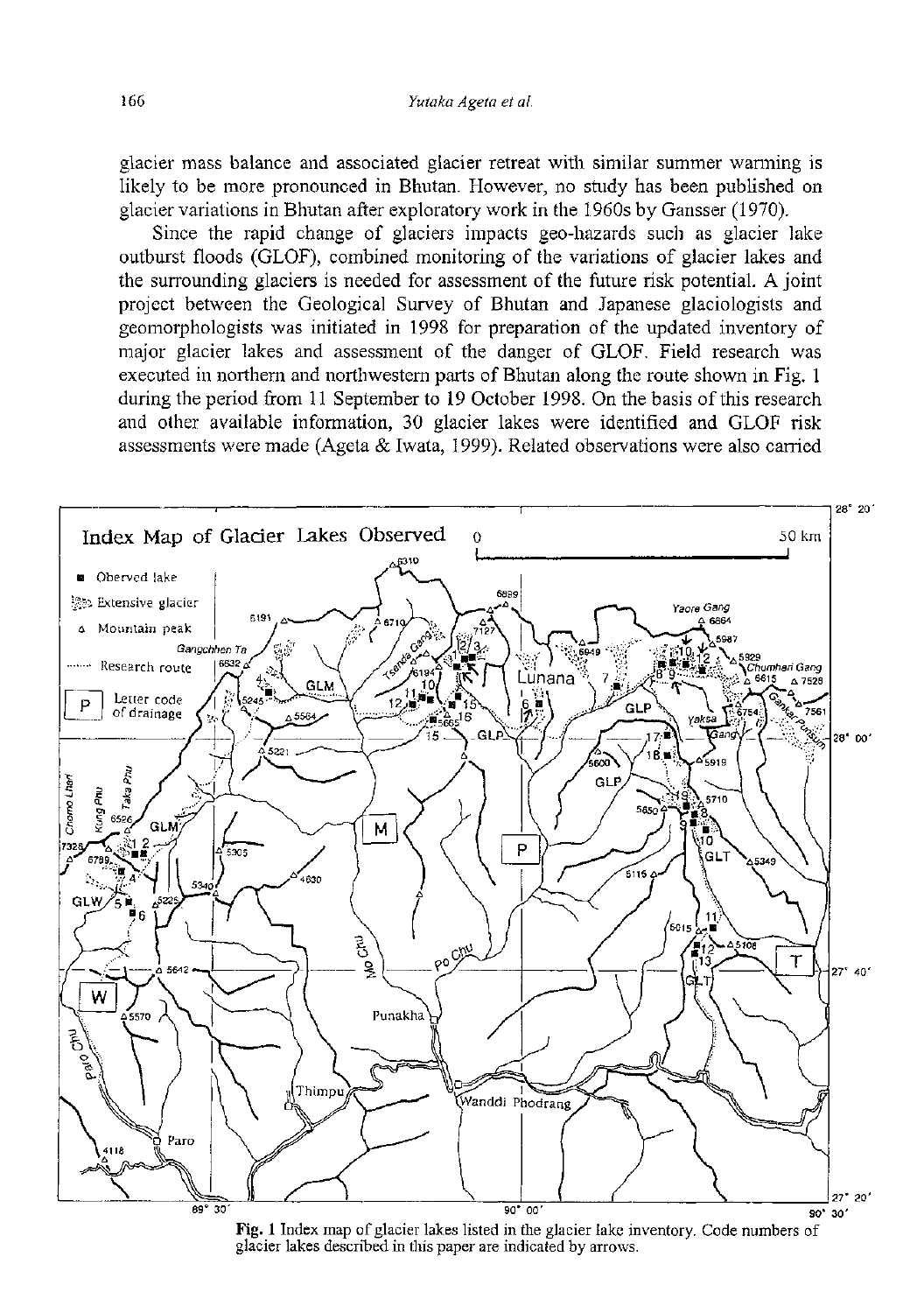out on glacier variations, climate and glacial geomorphology. Water temperature and lake depth distribution was measured at Raphsthreng Tsho (lake) in the Lunana region  $(GLP9)$ , the upper stream of Po Chu (river)  $(Fig. 1)$ .

Observations in 1998 aimed to obtain a broad view of conditions in a large area where ground observations have been scarce. In the present paper, brief results of the GLOF assessment are presented; the results on variations of selected glacier lakes and glacier termini are described as a basis for further study.

#### **VARIATIONS OF GLACIER LAKES**

#### **Glacier lakes observed**

An inventory of glaciers and glacier lakes in the headwaters of major river basins of Bhutan was published by the Division of Geology and Mines (1996); glaciers, glacier lakes and the first-order river basins were labelled and numbered in this inventory. Their code numbers are used here with some provisional additional numbers where required (Fig. 1).

Glacier lakes were classified into three types based on location, mode of formation and recent condition:

- (a) *Supraglacial ice-melt ponds or lakes:* most of them are small and shallow in size, but they tend to connect to each other and grow into large contiguous lakes.
- (b) *Moraine-dammed lakes:* some lakes store large quantities of water and have probability of GLOFs that could cause severe damage downstream.
- (c) *Lakes located in basins far from glaciers or without glaciers:* they are located in cirques or glacial troughs which were scoured by Pleistocene glaciers. These lakes are stable because of solid rock spillways and no direct influence of glacier variation.

All of lakes of types (a) and (b) were associated with debris-cover on glacier ice that caused differential melting, and increased surface irregularities developed ponds or lakes.

Dimensions for the main glacier lakes of types (a) and (b) were measured on maps (1:50 000 toposheets made by the Survey of India using aerial photographs in 1956 and 1958), satellite images and literature. Examples are considered below. Code numbers of glacier lakes described in the next section are indicated by arrows in Fig. 1.

#### **Expansion of glacier lakes and risk of GLOF**

In Lunana region, several debris-covered glaciers extend their tongues into the flat valley floor of the eastern headwaters of Pho Chu; three glaciers form a contiguous chain of termini with large glacier lakes called Lugge Tsho (GLP12), Thorthomi Tsho (GLP10) and Raphsthreng Tsho (GLP9) (Fig. 2). This area appears to be the most vulnerable for GLOF along the observed route, since the lakes could interact with each other as described below.

**Lugge Tsho (GLP12) and Drukchung Tsho (GLP13)** Lugge Tsho (28°06'N, 90°18'E, 4520 m a.m.s.l.) is located at the eastern end of Lunana valley at the head of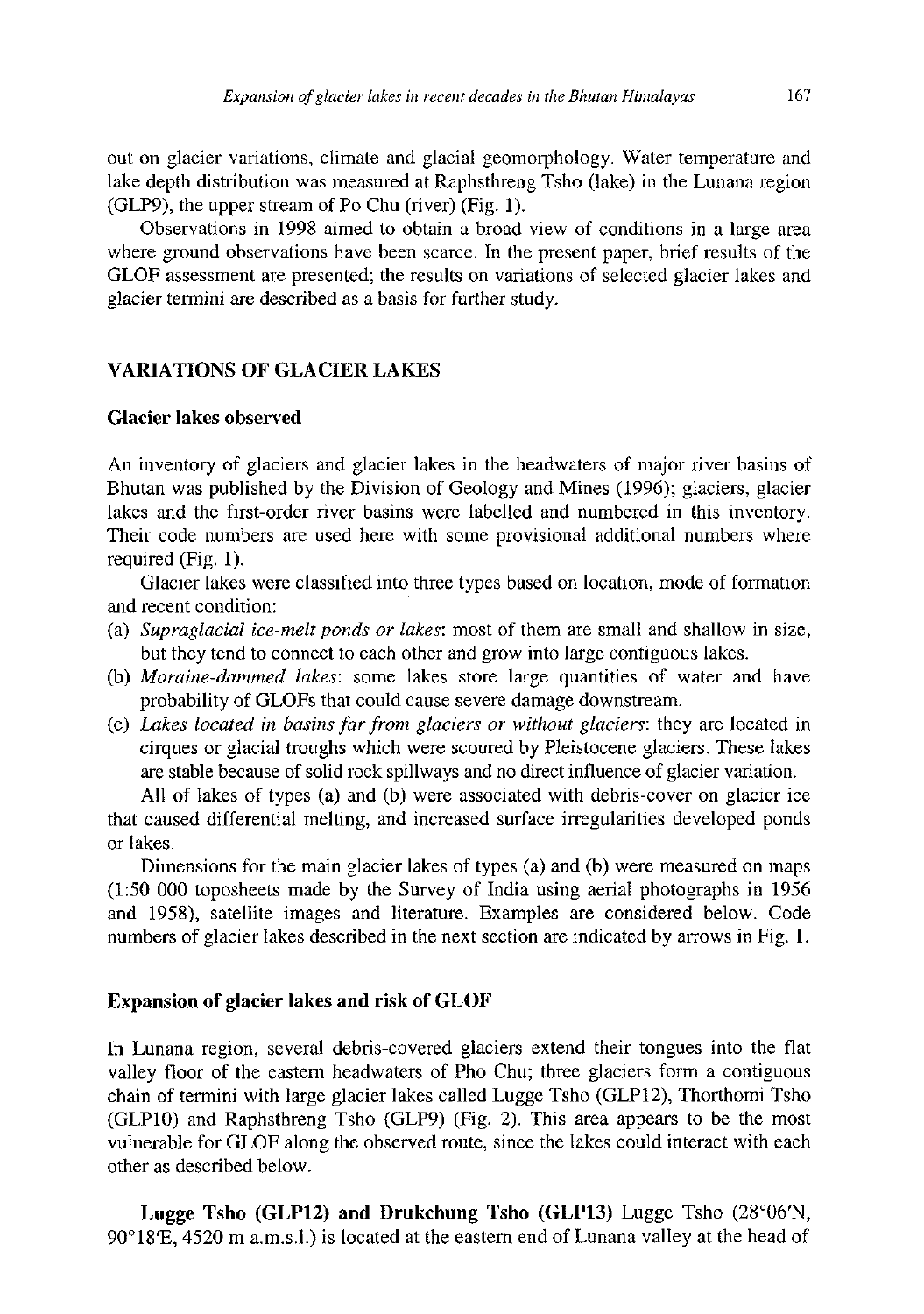

rig. 2 Giacier lakes in Lunana on contiguous debris-covered glaciers. Lugge Tsho (GLP12), Thorthomi Tsho (GLP10) and Raphsthreng Tsho (GLP9) from east in a<br>SPOT-XS satellite image taken on 11 December 1993 (copyright; CNES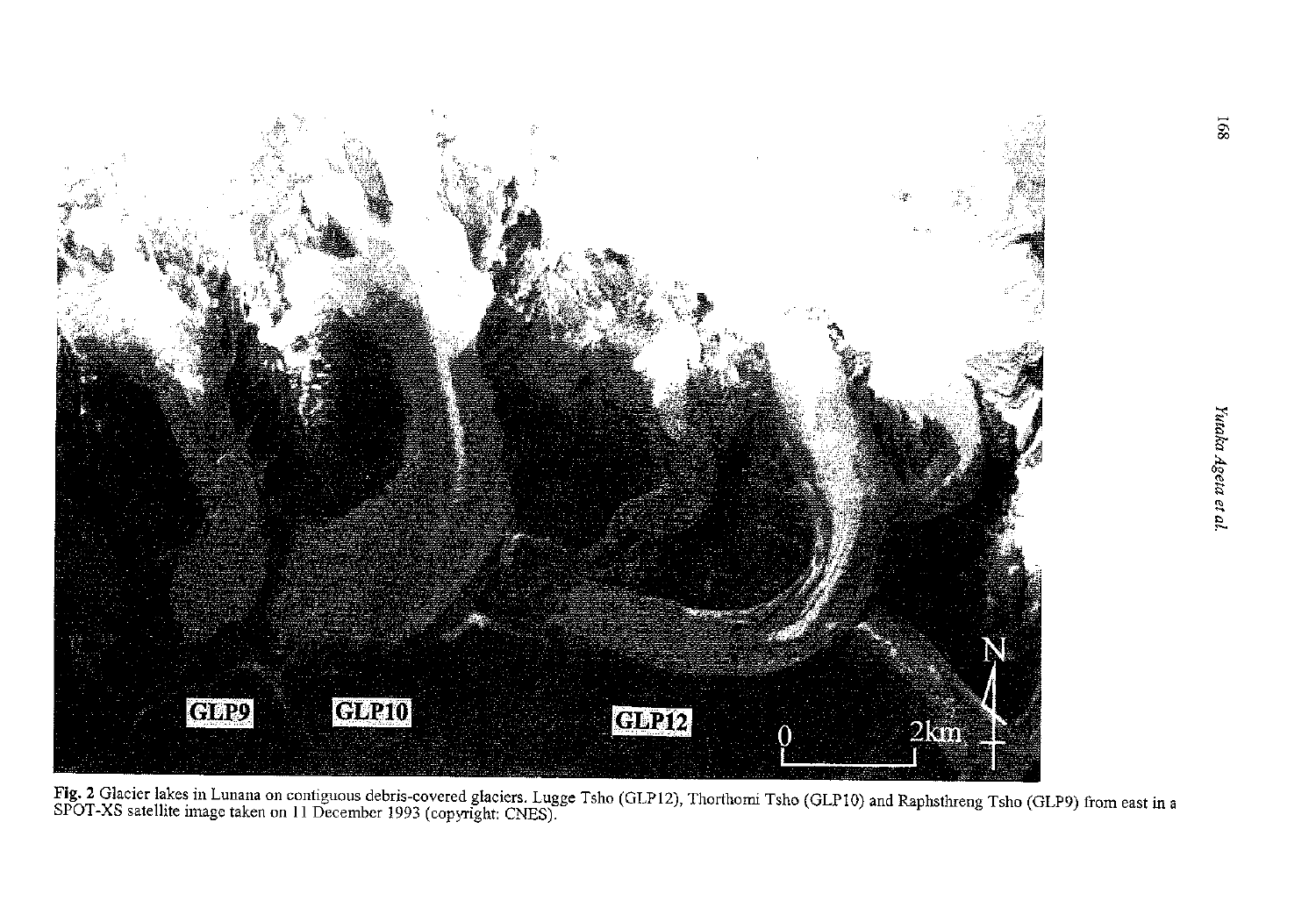Po Chu. On 6-7 October 1994, GLOF from Lugge Tsho killed 21 persons and damaged many facilities. The outburst occurred by the sudden expansion of a small cleft at the lower end of the left lateral moraine of Lugge Glacier. Ice was observed in the cut through the moraine a week after the outburst, and failure of the moraine was probably induced by melting of its ice core (Division of Geology and Mines, 1996). Expansion of the outlet channel is easily recognized on the satellite images of SPOT taken before and just after the GLOF as illustrated in Fig. 3.

Evolution of Lugge Tsho since the 1950s is illustrated in Fig. 3. In the 1950s, there were no significant lakes on either Lugge Glacier or Drukchung Glacier which joins Lugge Glacier from the southeast. According to Gansser's observation in 1967, many supraglacial ponds had formed on both glaciers; he found clear signs of recent drainage of ponds on Drukchung Glacier (Gansser, 1970). From 1967 to 1988, these ponds joined together to form two large moraine-dammed lakes, Lugge Tsho and Drukchung Tsho. Drukchung Tsho reached a maximum area in 1988 (Fig. 3) and probably drained through a supraglacial channel of Lugge Glacier to Lugge Tsho. Lugge Tsho had a maximum area in 1993. It shrank after a 1994 outburst, when the western end of the lake receded by nearly 500 m.

If the outlet channel of Lugge Tsho were to become blocked in the future, a rise of the water level over its wide area would increase the risk of another GLOF. Possible causes of a blockage could be: (a) a landslide from the steep inner slope of the lateral moraine, (b) the large-scale failure of the inner slope caused by melting of the ice core in the lateral moraine. If GLOF from Lugge Tsho were to occur again, there might be a high risk of Thorthomi Tsho further downstream adding to the flood due to erosion of



Fig. 3 Expansion of Lugge Tsho (GLP12) and Drukchung Tsho (GLP13).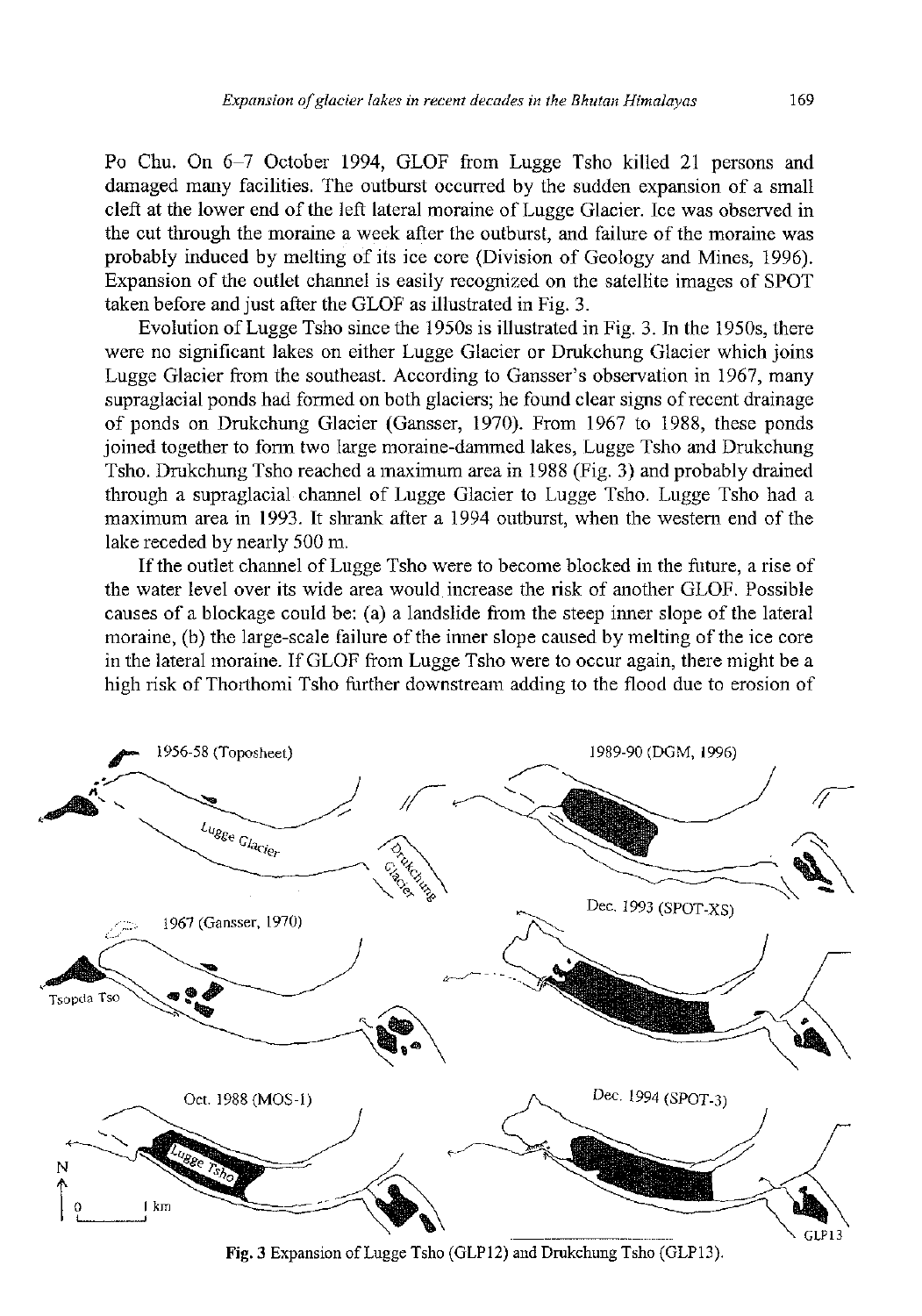

the outer slope of its vulnerable left lateral moraine by the flood water as described below.

**Thorthomi Tsho (GLP10)** Expansion of supraglacial ice-melt lakes (28°06'N, 90°17'E, 4440-4480 m a.m.s.l.) on Thorthomi Glacier has accelerated in the 1990s as shown in Fig. 4. A continuing expansion of the lakes was documented by 1998 observations. The thin debris cover on the glacier surface, which accelerates ice melting, and the very gentle gradient of the snout may lead to the formation a large lake in the near future.

The left (southeast) lateral moraine is being eroded from both sides and the moraine ridge is becoming sharp and narrow; the inner slope is retreating because of expansion of the long lakes along the base. The outer slope is eroding its base by lateral and downward cutting of the river which discharges from Lugge Tsho (GLP12). In addition, a considerable amount of water is leaking from the left lateral moraine to the river channel from Lugge Tsho. There is therefore a potential for collapse of this moraine and associated release of water in the near future.

**Raphsthreng Tsho (GLP9)** Raphsthreng Tsho (28°07'N, 90°15'E, 4400 m a.m.s.l.) rapidly expanded between the 1950s and the 1980s from supraglacial lakes to a moraine-dammed lake, while in the 1990s the lake maintained almost the same state (Fig. 5). Lake expansion has halted, probably because the glacial bed steeply rises just upstream from the present terminus position.

The lake level of Raphsthreng Tsho is about 50 m lower than the levels of supraglacial lakes on Thorthomi Glacier to the east (Fig. 2). The moraine between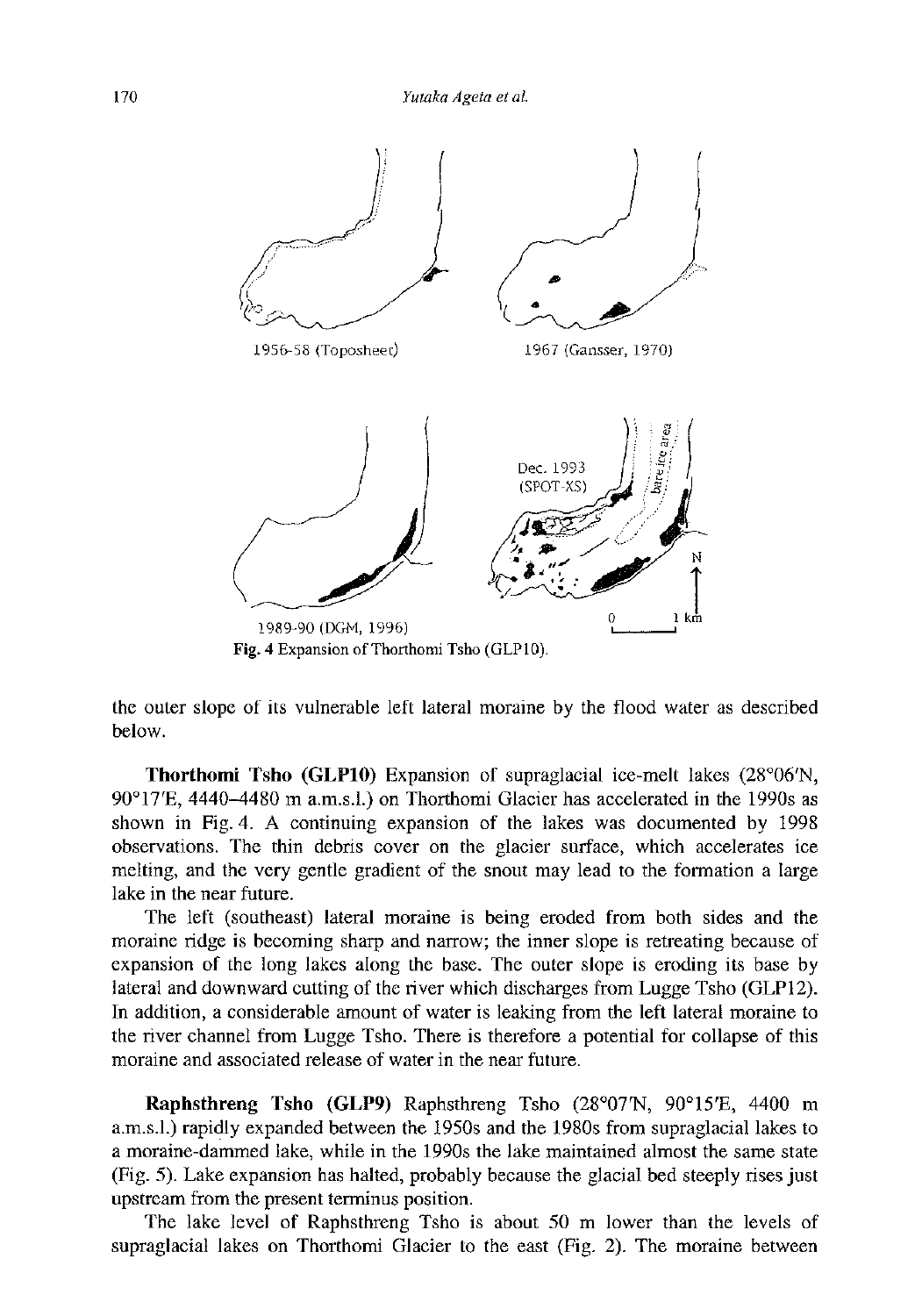

them is damming water flow from Thorthomi lakes to Raphsthreng Tsho. If this moraine dam were to break, the outburst from Thorthomi lakes could initiate a catastrophic outburst of Raphsthreng Tsho. Although the moraine looks stable at present, vulnerability of this moraine to failure could increase, if seepage from Thorthomi Glacier to Raphsthreng Tsho weakens this moraine. The probability of failure of the terminal moraine dam of Raphsthreng Tsho has been mitigated by artificial excavation of the outlet channel in 1996-1998. But the risk is still high because the lake contains a large volume of water (maximum depth about 100 m) with the additional danger from Thorthomi Glacier.

**Tarina Lakes (Tarina Tsho GLP1 and Mouzom Tsho GLP2)** These glacier lakes are located at the western headwaters of Pho Chu (Figs 1 and 6). The evolution of the Tarina Lakes is illustrated in Fig. 7. Comparison of 1998 observations with a photograph taken in 1967 by Gansser (1970) shows that the area of the upper lake (GLP2: 28°07'N, 89°55'E, 4340 m a.m.s.l.) expanded upstream due to retreat of the debris-covered tongue of the glacier. A satellite image in 1988 shows that the present condition with the terminus on the top of a rock cliff in the valley was already established 10 years ago (Fig. 7). Since upper ends of both of the glacier lakes GLP1 and GLP2 have been located at the foot of high rock cliffs, upvalley expansion of the lakes has been blocked. A fall of ice from the hanging ice masses of the glaciers terminating on the cliffs could displace water very rapidly causing overflow and downstream flooding.

**Supraglacial ponds (GLP6) of Wachey Glacier** Wachey Glacier is located about 15 km downstream of Tarina Lakes along the western branch of Pho Chu (Fig. 6). As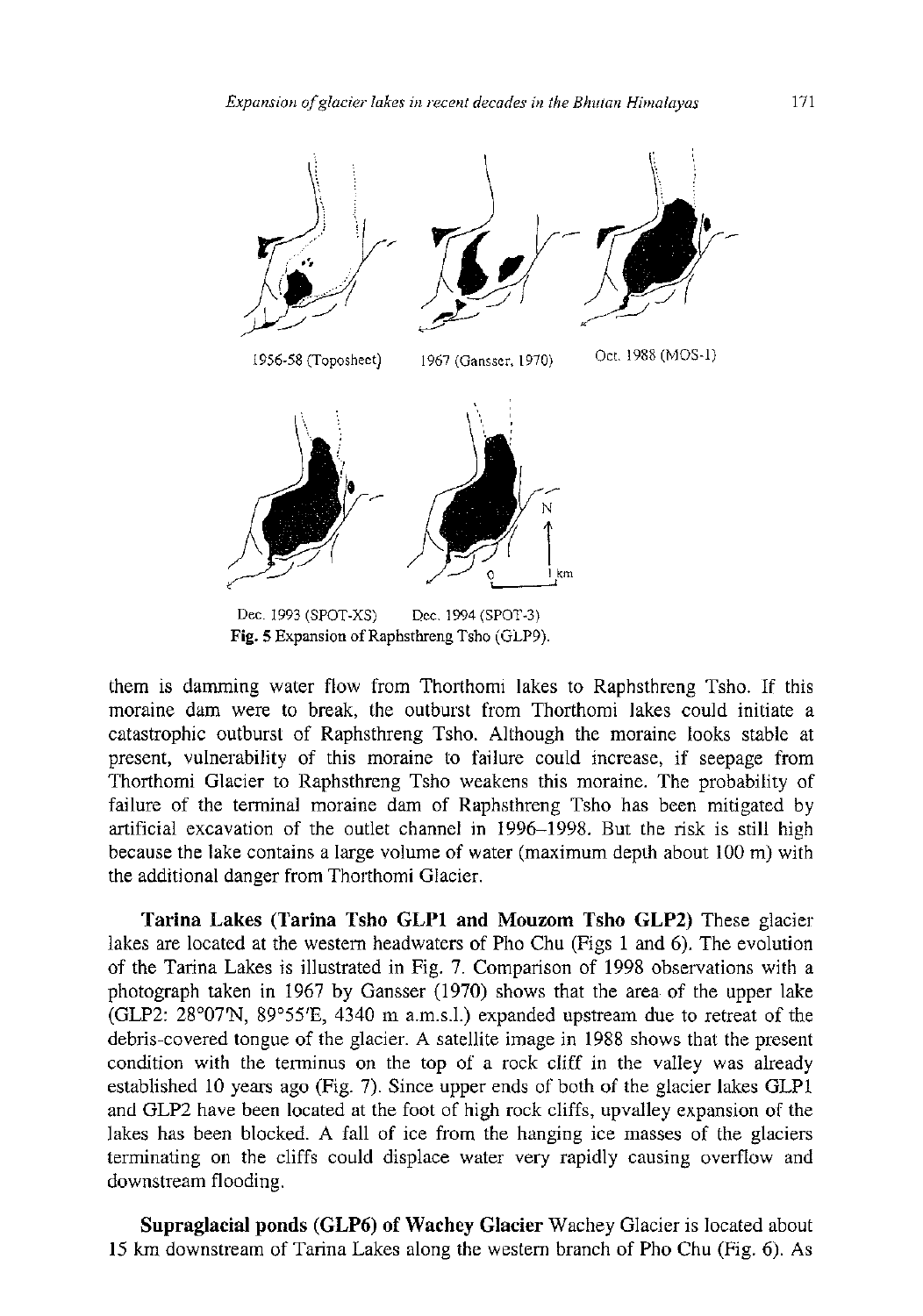

Fig. 6 Glacier lakes along the western branch of Pho Chu. Tarina Lakes (GLP1 and GLP2) and supraglacial ponds (GLP6) of Wachey Glacier in a SPOT-XS satellite image taken on 3 December 1993 (copyright: CNES).

shown in Fig. 8, only a few ponds were found in the map of Wachey Glacier in the 1950s. In 1967, Gansser (1970) found nine supraglacial ponds on the debris-covered area of this glacier. These ponds  $(28^{\circ}03'N, 90^{\circ}02'E, 4360-4440 \text{ m }a.m.s.1.)$  more than doubled in area in December 1993 as seen in Fig. 8.

## **EXPANSION RATES OF PROGLACIAL LAKES UPVALLEY**

Variations of glacier lakes and glacier termini can be detected from comparison of photographs, satellite images and maps in different years. For some glaciers, the variation can be measured from photographs taken in 1984 by T. Tsukihara and in 1998 by the authors. Between 1988 and 1993 Lugge Tsho expanded about 0.8 km (Fig. 3) in association with the glacier retreat. Raphsthreng Tsho expanded about 0.5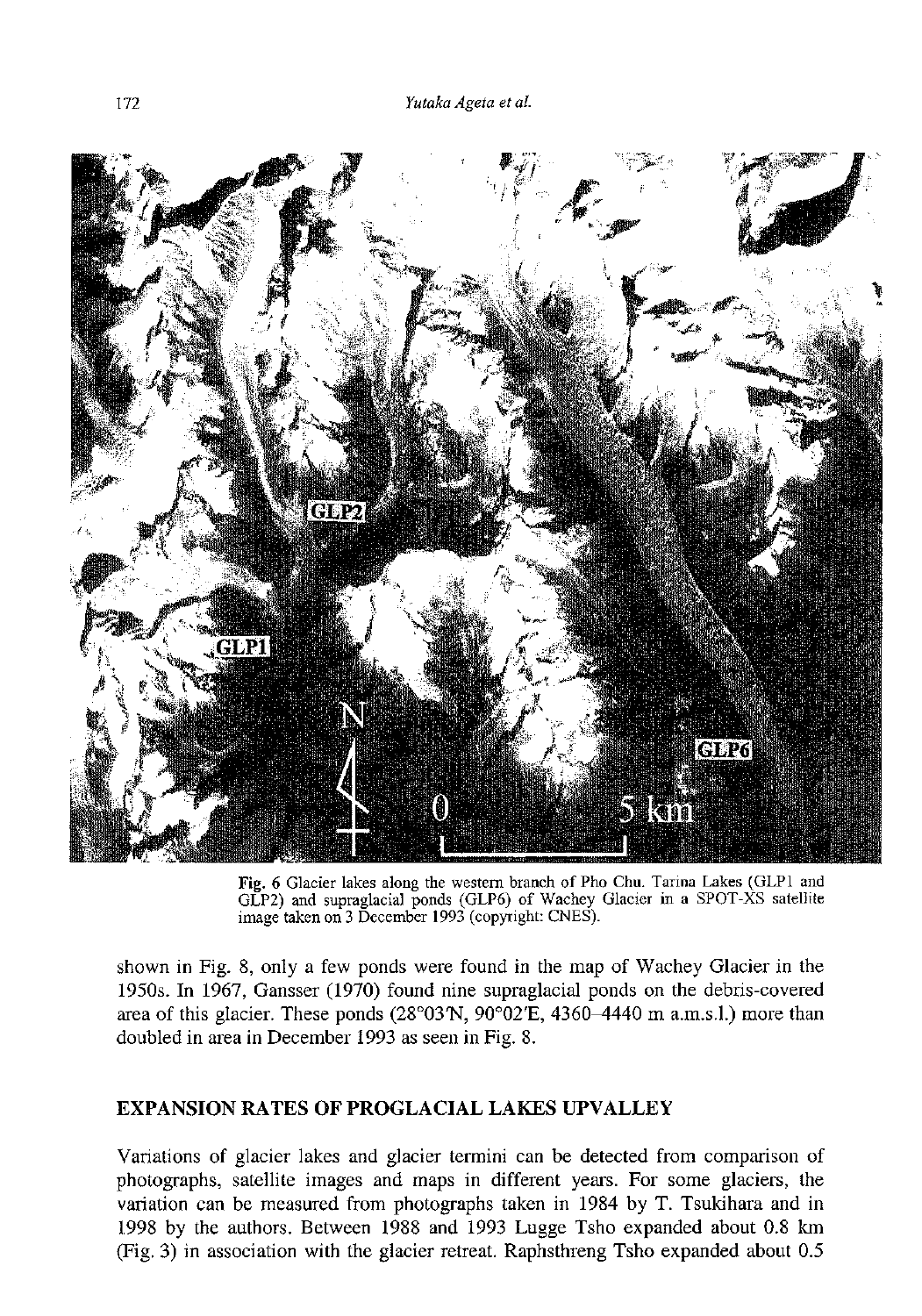

Fig. 7 Expansion of Tarina Lakes (GLP1, GLP2).

km between 1984 and 1998, and 0.3 km between 1988 and 1993 (Fig. 5). Tarina Lake (GLP2) expanded about 0.7 km from 1967 to 1988 (Fig. 7) and successive expansion was blocked by a cliff. The unnamed debris-free glacier, north of Gangrinchemzoe Pass (between GLP19 and GLT8 in Fig. 1), retreated about 0.4 km from 1984 to 1998; as a result, a small pond grew into a proglacial lake (GLP19: 27°55'N, 90°16'E, 5100 m a.m.s.l.). The above are examples of upvalley expansions of proglacial lakes accompanied by the corresponding retreat of glacier termini.

Mean annual expansion distances of proglacial lakes during recent years and glacier lengths in Bhutan are compared with available data from the Nepal Himalayas (Tsho Rolpa: 27°50'N, 86°28'E, 4580 m a.m.s.l.; Imja Lake: 27°59'N, 86°56'E, 5010 m a.m.s.l.) in Table 1. Since the expansion of Lugge Tsho can be measured only for the period from 1988 to 1993, available data of other lakes for the same period are shown in a different column. The mean annual expansions of three lakes (GLP9 and GLP19 for 1984—1998, GLP2 for 1967–1988) in Bhutan converge in a range of  $30-35$  m year<sup>-1</sup>. However, the rates are variable with time as found for GLP9 and Tsho Rolpa (Table 1). Irregular calving of the glacier tongues is probably a major contribution to such variations.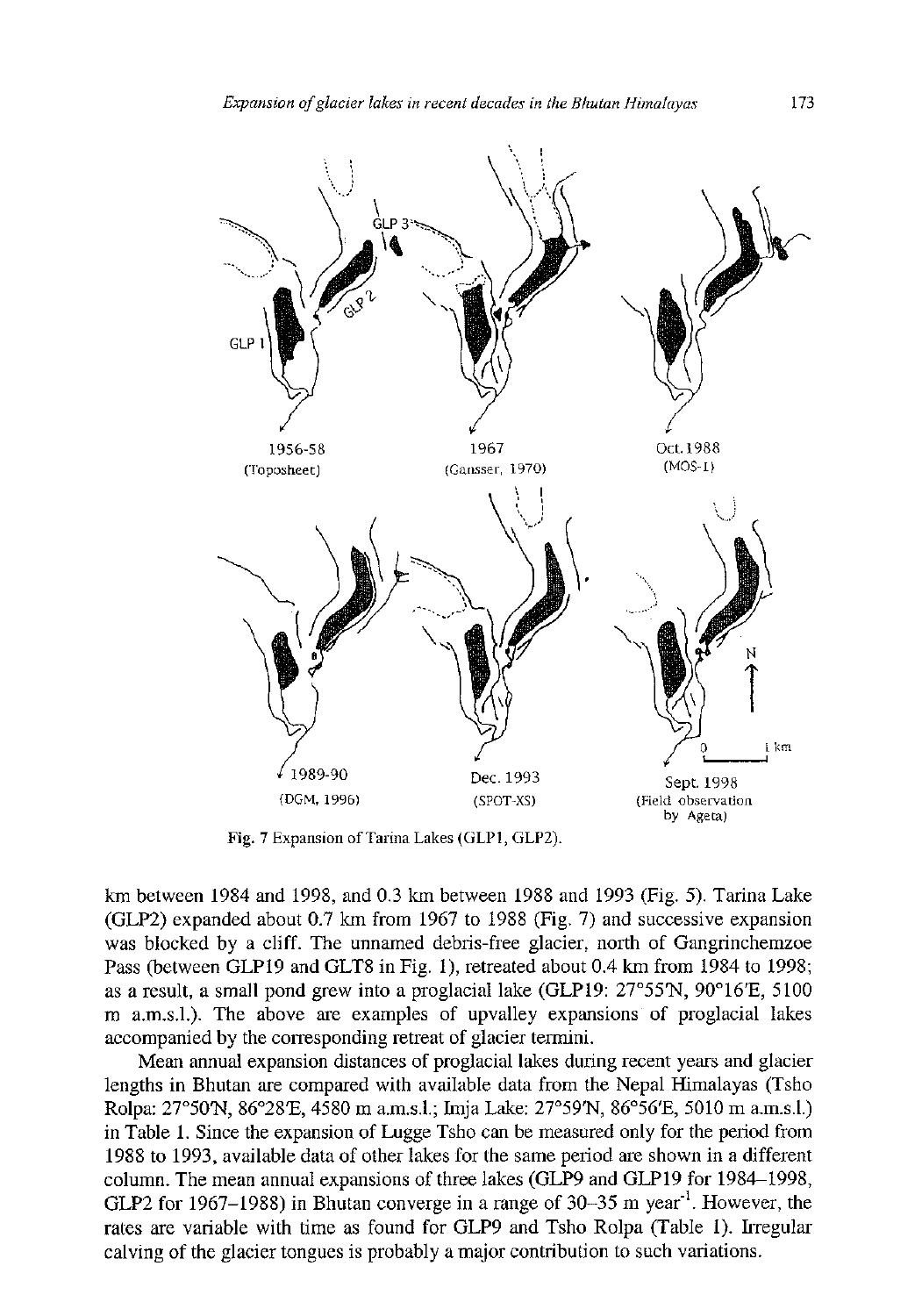| Glacier name (Lake code/name)     | <b>Expansion distance:</b> |              |                                          | Glacier length |
|-----------------------------------|----------------------------|--------------|------------------------------------------|----------------|
|                                   | m year                     | period       | m year <sup>-1</sup> during<br>1988-1993 | (km)           |
| <b>Bhutan</b>                     |                            |              |                                          |                |
| Lugge $(GLP12)$                   |                            |              | 160                                      | 5              |
| Raphsthreng (GLP9)                | 35                         | 1984-1998    | 60                                       | 3              |
| Tarina (GLP2)                     | 35                         | 1967-1988    | blocked by a<br>cliff                    | 8              |
| $umamed*$ (GLP19)                 | 30                         | 1984-1998    |                                          | 3              |
| Nepal                             |                            |              |                                          |                |
| Trambau (Tsho Rolpa) <sup>a</sup> | 60                         | 1983/84-1997 | 80                                       | 20             |
| Imja $(Imja)^b$                   | 40                         | 1984–1992    |                                          | 9              |

Table 1 Mean annual expansion of proglacial lakes upvalley.

 $*$  The unnamed glacier, which is the only debris-free in the above glaciers, is located north of Gangrinchemzoe Pass.

" Based on figures in Yamada (1998) and Watanabe *et al.* (1995), respectively.



Comparison of the rates between Bhutan and Nepal from Table 1 is difficult. Absolute rates appear smaller in Bhutan than Nepal, but rates relative to the glacier lengths are larger. The retreat rate of the unnamed glacier, which is the only debris-free glacier in Table 1, is very large in comparison with those of small debris-free glaciers in Nepal, most of which are retreating at only several m year<sup>-1</sup> (Kadota, 1997).

For the further analyses of variations of proglacial lakes and glaciers, the interaction between them should be studied, such as calving and ice melting of glacier tongues by lake water. Proper criteria and methods to standardize the variation of debris-covered and debris-free glaciers with different scales are required for comparison of the glacier variations in different regions.